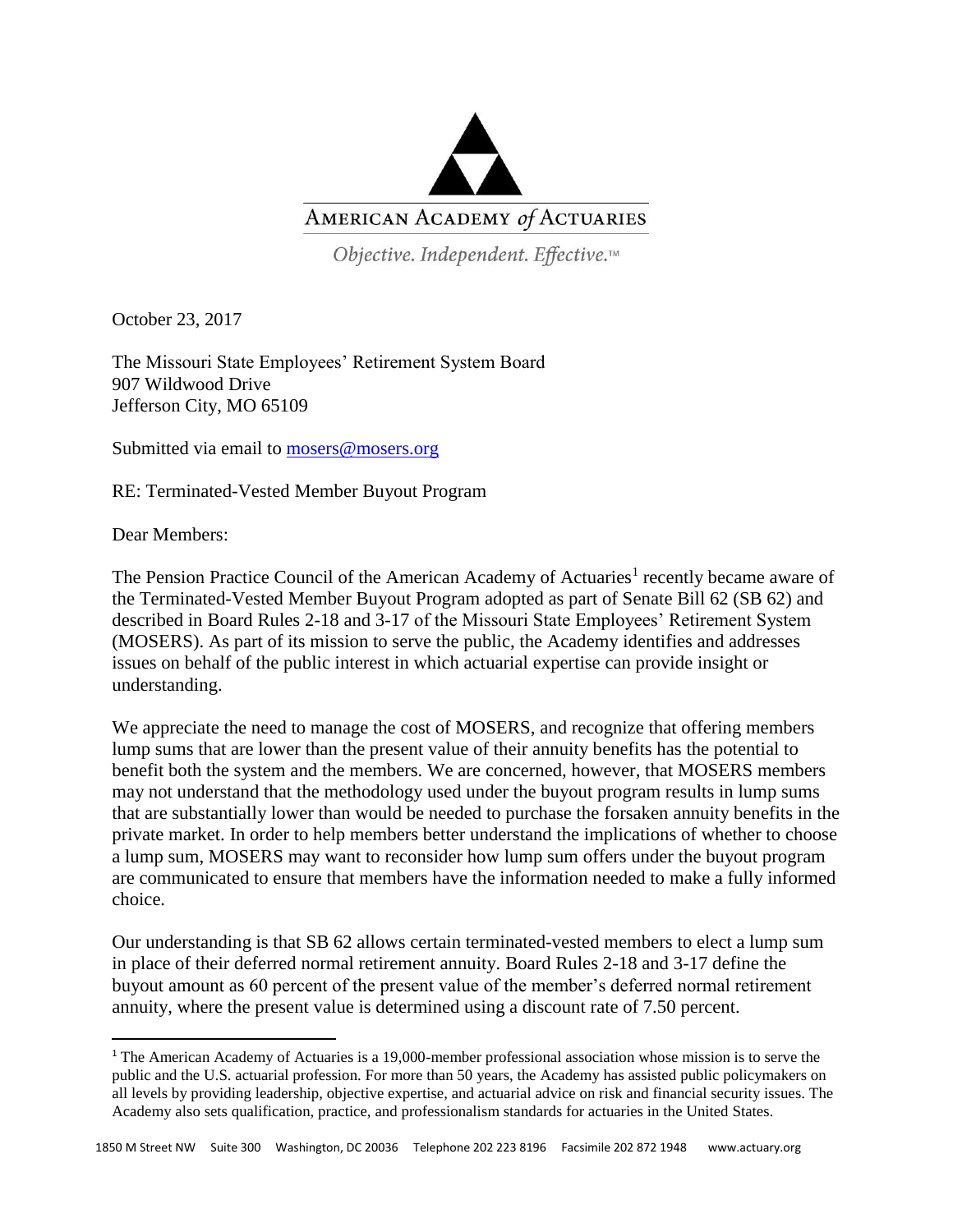This methodology results in buyout amounts that are far below what would be needed to purchase the deferred normal retirement annuity from an insurance company. The methodology understates the market price in two ways:

- The 60 percent factor—This step, by itself, reduces the buyout amount by 40 percent and also reduces the expected cost of MOSERS. While the reduction is clear to the member, no rationale for the reduction factor appears to have been provided to members. Absent an explanation, members could be left to infer the reason for the reduction, which could cause them to question the ability or commitment of MOSERS to pay their annuity benefits in full. Members may not understand that the current funded status of MOSERS is unlikely to cause them to only receive a portion of their deferred annuity.
- **The 7.50 percent discount rate**—The 7.5 percent per annum discount rate appears to be based on the expected return on assets for MOSERS. This basis may be appropriate for budgeting long-term contributions to the system, but is not the basis for a market price of the annuity benefits. In the financial markets, obligations to make regular future payments to other parties are priced using discount rates reflecting yields on fixed income securities of an appropriate credit quality. Barring default, these securities will provide the cash flows needed to make the expected annuity payments. Private sector pension plans offering lump sum payments are required to use discount rates under Internal Revenue Code Section 417(e) that are based on such fixed-income yields. Current 417(e) rates range from about 2 percent to about 4 percent depending on how far in the future the projected annuity payment is. Using a discount rate of 7.5 percent could produce buyout amounts that are less than half of those developed using current fixed income yields. Members are unlikely to understand the significant reduction to the buyout amount caused by the discount rate assumption.

The combination of these two factors results in settlement amounts under the buyout program that are significantly less than the same benefit would be settled for in a corporate pension plan or what the annuity payments are worth in the broader financial markets. If they were to take the buyout amount and attempt to purchase lifetime income benefits, they would not be able to purchase anything remotely comparable to the annuity benefits they had been promised by MOSERS. Some members may understand these considerations and choose the lump sum anyway (perhaps due to specific individual circumstances), but many of those who accept lump sum amounts under this program are likely to not understand the financial value of their annuity benefits.

A full and thorough disclosure about the buyout amounts would help members understand the current financial value of the annuity payments they are relinquishing. Section 9 of the Board Rules indicates that each eligible member will be provided with "(a) an estimate comparing the amount of the projected buyout payment under the Buyout Program with the monthly amount of the member's projected normal retirement annuity; and (b) a description of the actuarial assumptions used in the calculation."